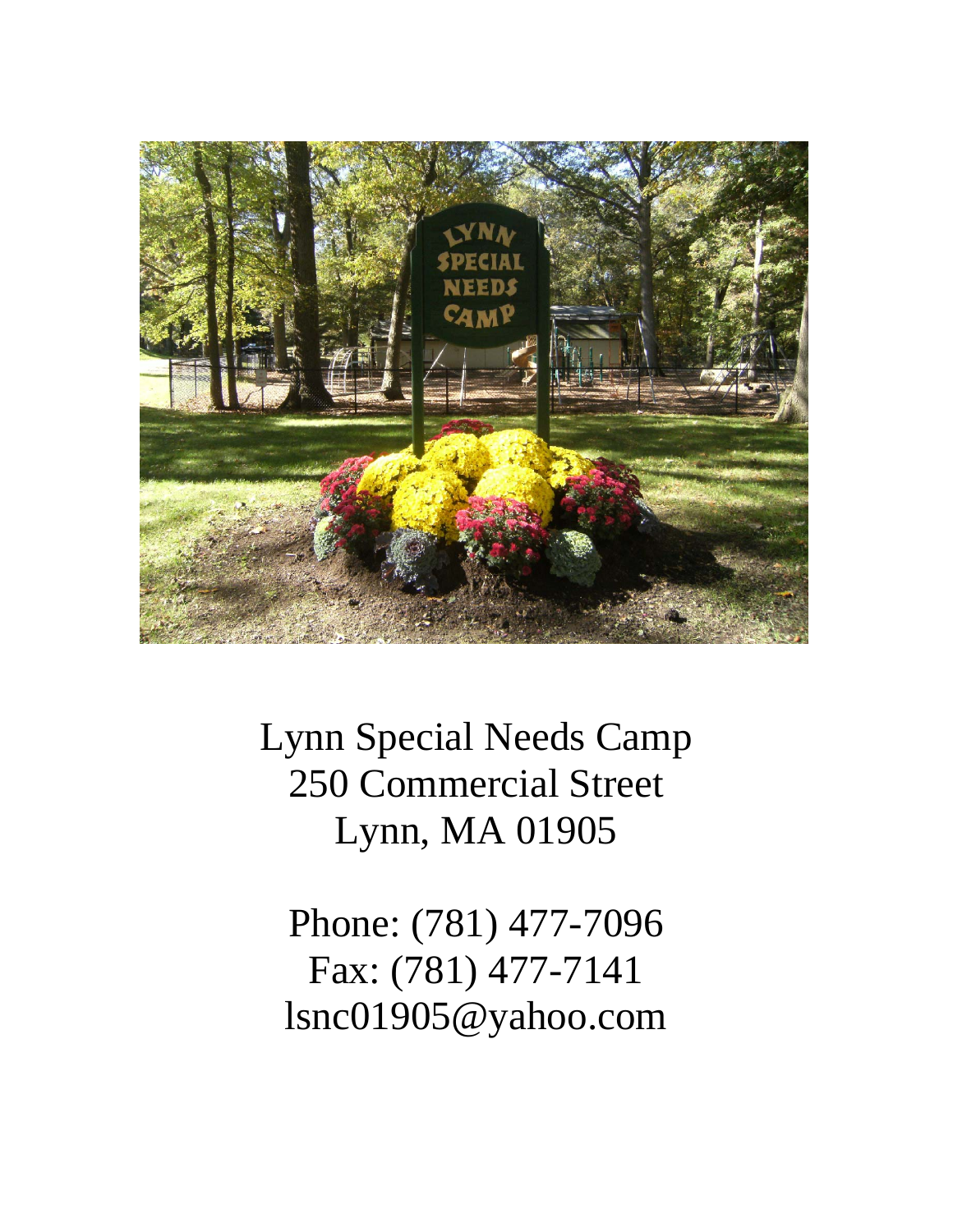# **Mission Statement**

 The Lynn Special Needs Camp's mission is to provide children with special needs an opportunity to experience recreational and educational activities with their peers in a welcoming, non-discriminatory setting. Here at the camp we focus on helping the camper develop a sense of responsibility and respect for others. Special emphasis is placed upon building self-esteem and independence to help enrich the lives of children with special needs.

# **About Us**

Set against the backdrop of the Lynn Woods Reservation, the Lynn Special Needs Camp is situated on the periphery of 1200 acres of beautiful woodlands and bordered on two sides by picturesque reservoirs.

The Camp offers comprehensive recreational services to qualifying special needs children, age 5-21, who reside within the Greater Lynn community. Established as a non-profit organization to provide a program for children with special needs, the Lynn Special Needs Camp (formerly Camp Kiwanis) received initial support from the Kiwanis organization, which donated the original building site in 1957. The Camp is presently funded through a combination of sources, including the state and the city of Lynn, as well as through private donations. The Camp operates within the jurisdiction of the Department of Public Works, whose Director, Lisa Nerich, is also the Camp's Administrative Director.

With proximity to Lynn Woods, Lynn Special Needs Camp facilitates communal enjoyment of nature. In fine weather, children are guided through a variety of outdoor activities including hiking, gardening, swimming, various sports and sledding.

During the school year children participate in a variety of off-site field trips including apple and pumpkin picking, Topsfield Fair, Plaster Fun Time, and tours of fire stations. During summer months, the program is augmented with various field trips to museums, zoos, amusement parks, aquariums, and local sporting events.

The success of the Camp through the years can be directly attributed to the dynamic group of people who support its activities on a daily basis. A full-time staff of senior counselors, in conjunction with a tireless group of parents and volunteers, has turned Lynn Special Needs Camp into a strong and responsive community asset. Because of the foundation established by these people, the Camp's future looks bright.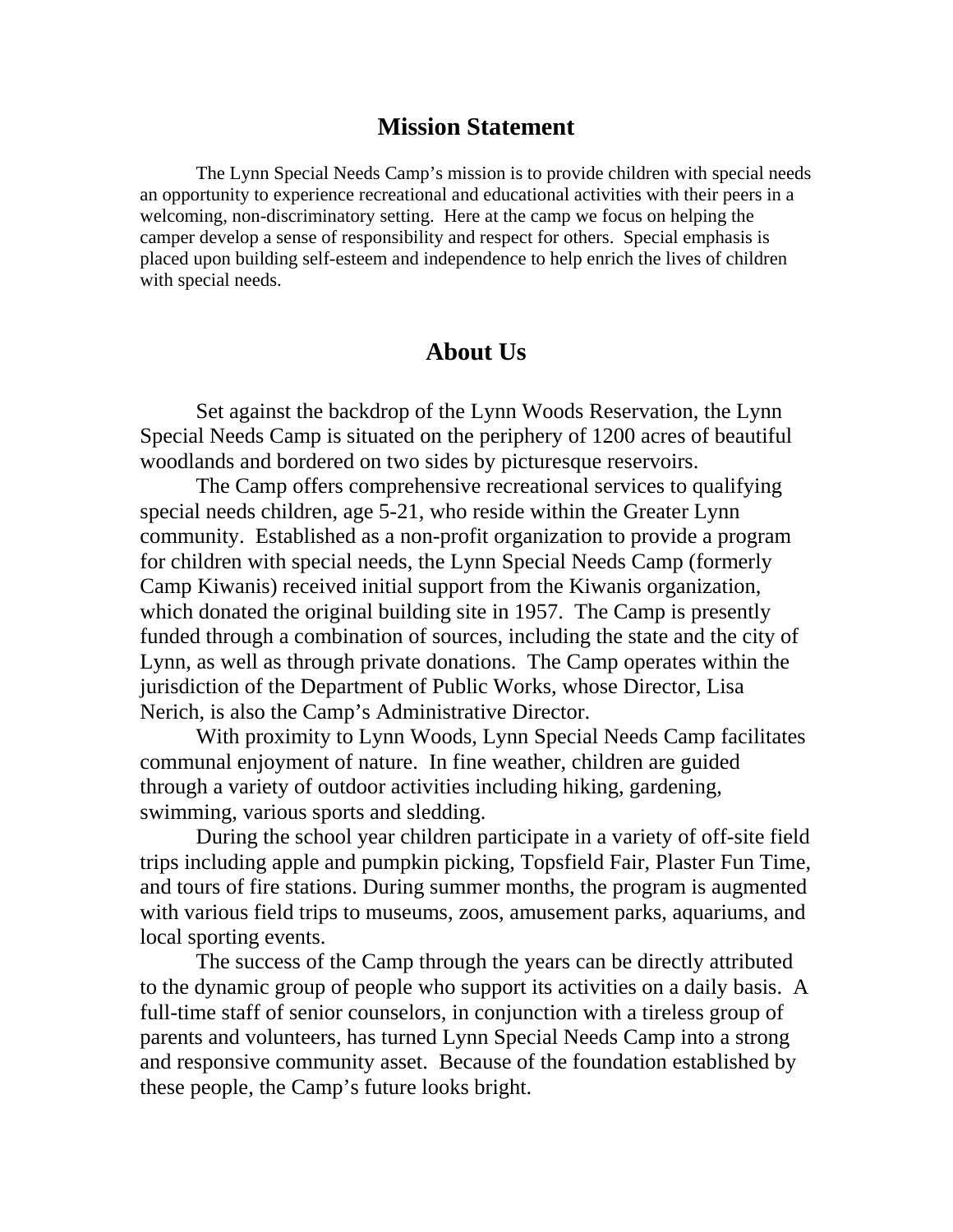The Lynn Special Needs Camp promotes self-esteem, independence, health, and safety. Its goal is the emotional and psychological well-being of the children who participate. All who participate are encouraged to grow to the best of their abilities by giving them an opportunity to interact with peers and adults on a variety of recreational and social levels. The Camp tailors the individual programs to fit the needs of the participants.

The Camp operates as a comprehensive program. At the nucleus is the belief that **play** can have a positive, residual impact on human development in the areas of sensory, motor, cognitive, communicative, and social behavior. Children who participate strengthen gross and fine motor skills, daily living skills, as well as sensory, social and academic skills.

Family support, which is available at the Camp, provides support for parents of children with special needs by giving those parents some relief from the total care demanded of them. It is a concept based on the realization that the daily stress of life is intensified for parents of special needs children because of constant care and attention required for those children. Lynn Special Needs Camp provides an opportunity for parents under these demands to find qualified help for their children at the same time take advantage of some quality time for themselves.

#### **AFTERSCHOOL PROGRAM**

Designed to meet the needs of working parents, this program schedules a full complement of individualized recreational activities and field trips for a fee. Transportation to the Camp is provided from all of the Lynn Schools and from the camp by North Reading Bus Company. A nutritious afternoon snack is provided.

HOURS:

Mondays, Tuesdays, Thursdays, & Fridays 1:30p.m.-5:00p.m.

Wednesdays 12:00p.m.-5:00p.m.

### **SCHOOL VACATION PROGRAM**

This program highlights a number of recreational activities, including field trips. The trips are scheduled to coincide with school vacations during the months